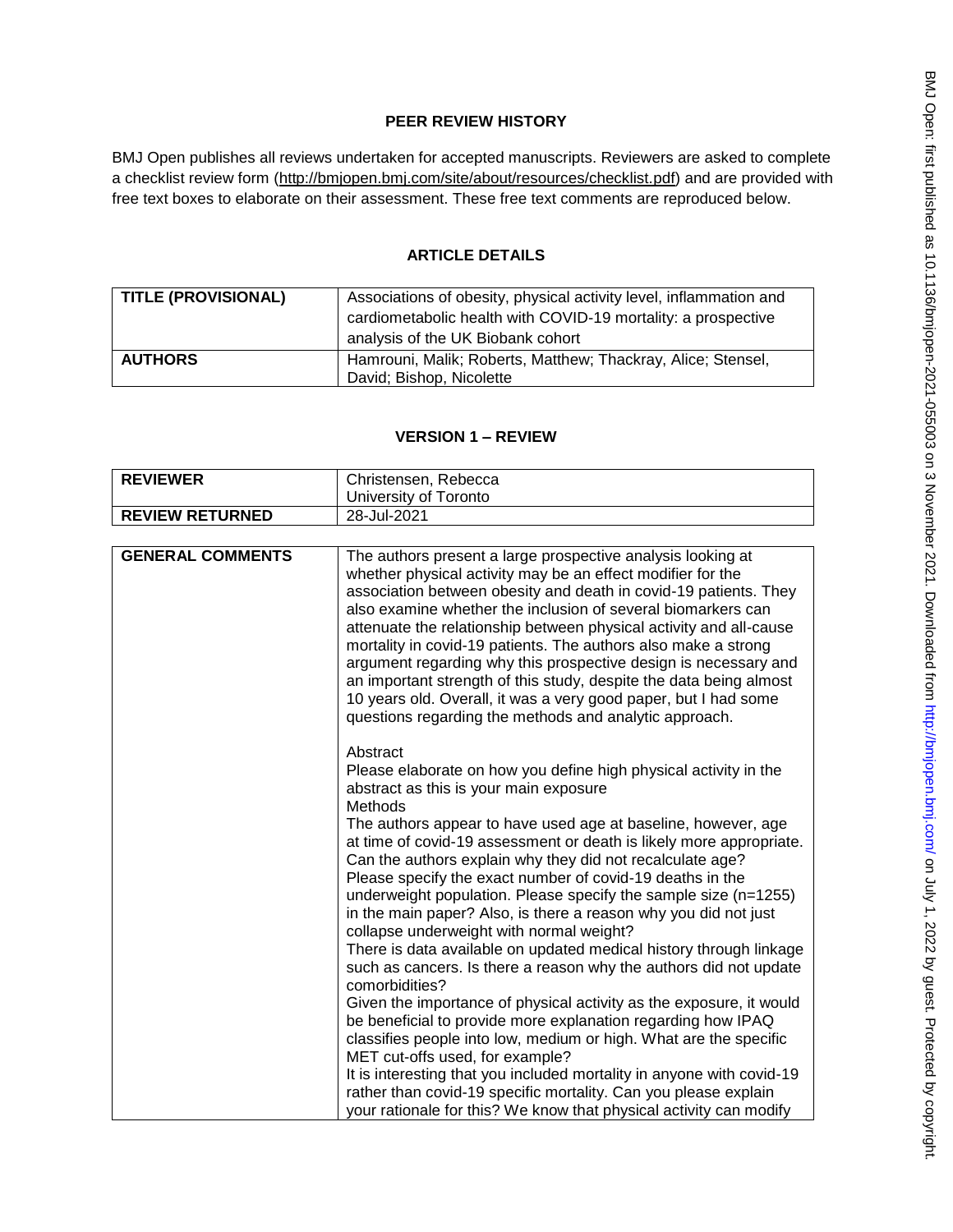| the association between obesity and the risk of cardiovascular<br>disease, and several other conditions that people who had covid-<br>19 could die from. I would be interested in seeing your analysis<br>restricted just to those where covid-19 was the primary cause of<br>death. I would also be interested in knowing what the primary<br>cause of death was in those who had covid-19 listed as a<br>contributory cause.<br>Results<br>It would be great if you could describe some of the differences<br>evident in Table 1. Consider incorporating standardized<br>differences to describe these differences given the large sample<br>size.<br>Placement of the main BMI results under the title "Associations of<br>physical activity level with covid-19 across BMI categories" seems<br>weird. I recommend creating its own section.<br>I understand that you are focusing on p-values, but you are<br>reporting a 1.56 odds ratio and a lower bound of a confidence<br>interval of 0.98. If your sample size was slightly bigger you would<br>see a significant effect. It seems illogical to not mention the<br>borderline significance. There are similar issues with the<br>overweight interpretation of low activity.<br>Your biomarker analysis within those with obesity should also<br>report the impact for those with moderate physical activity (i.e. no<br>effect). |  |
|---------------------------------------------------------------------------------------------------------------------------------------------------------------------------------------------------------------------------------------------------------------------------------------------------------------------------------------------------------------------------------------------------------------------------------------------------------------------------------------------------------------------------------------------------------------------------------------------------------------------------------------------------------------------------------------------------------------------------------------------------------------------------------------------------------------------------------------------------------------------------------------------------------------------------------------------------------------------------------------------------------------------------------------------------------------------------------------------------------------------------------------------------------------------------------------------------------------------------------------------------------------------------------------------------------------------------------------------------------------------------------------------|--|
|                                                                                                                                                                                                                                                                                                                                                                                                                                                                                                                                                                                                                                                                                                                                                                                                                                                                                                                                                                                                                                                                                                                                                                                                                                                                                                                                                                                             |  |
|                                                                                                                                                                                                                                                                                                                                                                                                                                                                                                                                                                                                                                                                                                                                                                                                                                                                                                                                                                                                                                                                                                                                                                                                                                                                                                                                                                                             |  |

| <b>REVIEWER</b>         | Pou, Sonia Alejandra<br><b>CONICET Cordoba, Research Institute of Health Sciences</b>                                                                                                                                                                                                                                                                                                                         |
|-------------------------|---------------------------------------------------------------------------------------------------------------------------------------------------------------------------------------------------------------------------------------------------------------------------------------------------------------------------------------------------------------------------------------------------------------|
| <b>REVIEW RETURNED</b>  | 10-Aug-2021                                                                                                                                                                                                                                                                                                                                                                                                   |
|                         |                                                                                                                                                                                                                                                                                                                                                                                                               |
| <b>GENERAL COMMENTS</b> | This manuscript deals with an interesting topic and adds to a<br>growing body of literature focusing on lifestyle-related factors and<br>mechanisms underlying COVID-19 mortality, which is relevant for<br>public health planning. However, the following issues need to be<br>resolved before the paper could be published:<br>Major comments:<br>- One concern is the at least 10-year time period between |

baseline biomarker measurement and COVID -19 mortality. Blood levels are largely affected by changes in diet, stress, health status, physical activity level, and nutritional status. In addition, the variation of these last two exposure variables could affect the classification of individuals in the study. Although the authors include this issue as a limitation of the study, if possible, it would be very informative to examine and report the concordance of biomarkers levels at recruitment and a repeat assessment moment  in a subsample of participants UK Biobank cohort. This information would allow assessing the magnitude of the changes. Also, I suggest reinforcing the reference of the baseline or pre pandemic status of the variables throughout the manuscript. - The study hypotheses would be clarified if the authors included an illustration (path diagram) explaining the role of each variable used.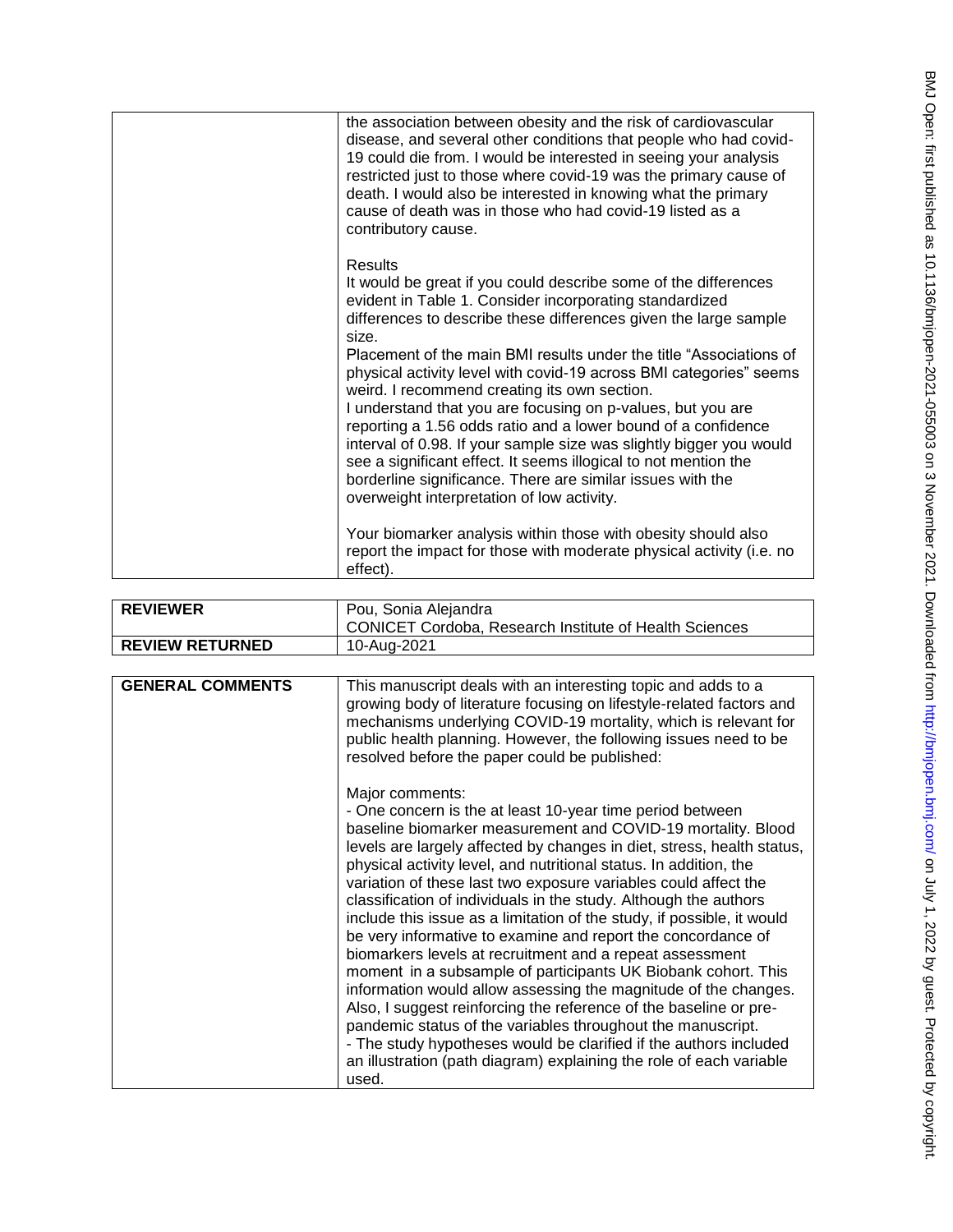- I have serious doubts about the way the authors describe their OR results. In this study, this measure of association informs if the odds of dying are greater (or lower) for those participants in a category of the exposure variable compared to the reference category, exclusively. At times, the wording is confusing and seems to refer to increased risk based on the comparison between different categories rather than with the reference category. Please revise this point and rewrite it where necessary. - The authors refer that "the analysis was based on a whole population -level approach outlined for the UK Biobank cohort,[18] whereby individuals who died from COVID -19 were compared with the remaining population as controls." This sentence introduces confusion because the studied sample is not representative of the whole population, nor is it a case-control study. The mentioned approach should be better outlined or removed. In addition, I recommend avoiding the term "control population" (in Table 1) because it is more related to a case -control design. - Page 8, lines 12 to 17: The authors indicate that "the cohort was stratified by BMI category to assess how associations of physical activity level with COVID -19 mortality differed across BMI categories." However, a unique reference group is illustrated (high physical activity with normal BMI) in Figure 1. Therefore, It seems that several logistic regression models have not been adjusted in a stratified manner (for each category of nutritional status), as the authors state. I think that a logistic regression model has been carried out with an interaction term (BMI category \* physical activity level). Please, describe in detail the implemented modeling strategy. Minor comments: Introduction - Page 5, line 17: I recommend replacing the term COVID -19 "burden" to COVID -19 "morbimortality" (or morbidity or mortality if corresponding) because the term "burden" often refers to the population level and no the individual one as in this case. Methods : - Please clarify is the touchscreen questionnaire was self administrated or administrated by trained interviewers and the year for which the Townsend deprivation index was calculated. - Page 8, line 6 (and Table 1 in the Results section): Discrete (quantitative) variables must also be mentioned. - Page 8, lines 37 to 41: Do you mean individuals with a positive SARS -CoV -2 test result who did not die by COVID -19? - Page 9, lines 5 to 8: I suggest rewrite the sentence about significance level as follows: "Statistical significance was accepted at the alpha 0.05 level, and the corresponding 95% confidence intervals were calculated"

- What is the rationality of including the number of cancers as an adjustment variable in models if Table 1 showed null frequency? Consider including a general variable called "number of illnesses", without distinguishing cancer or non -cancer illnesses. In that case, Table 1 should be corrected.

Results: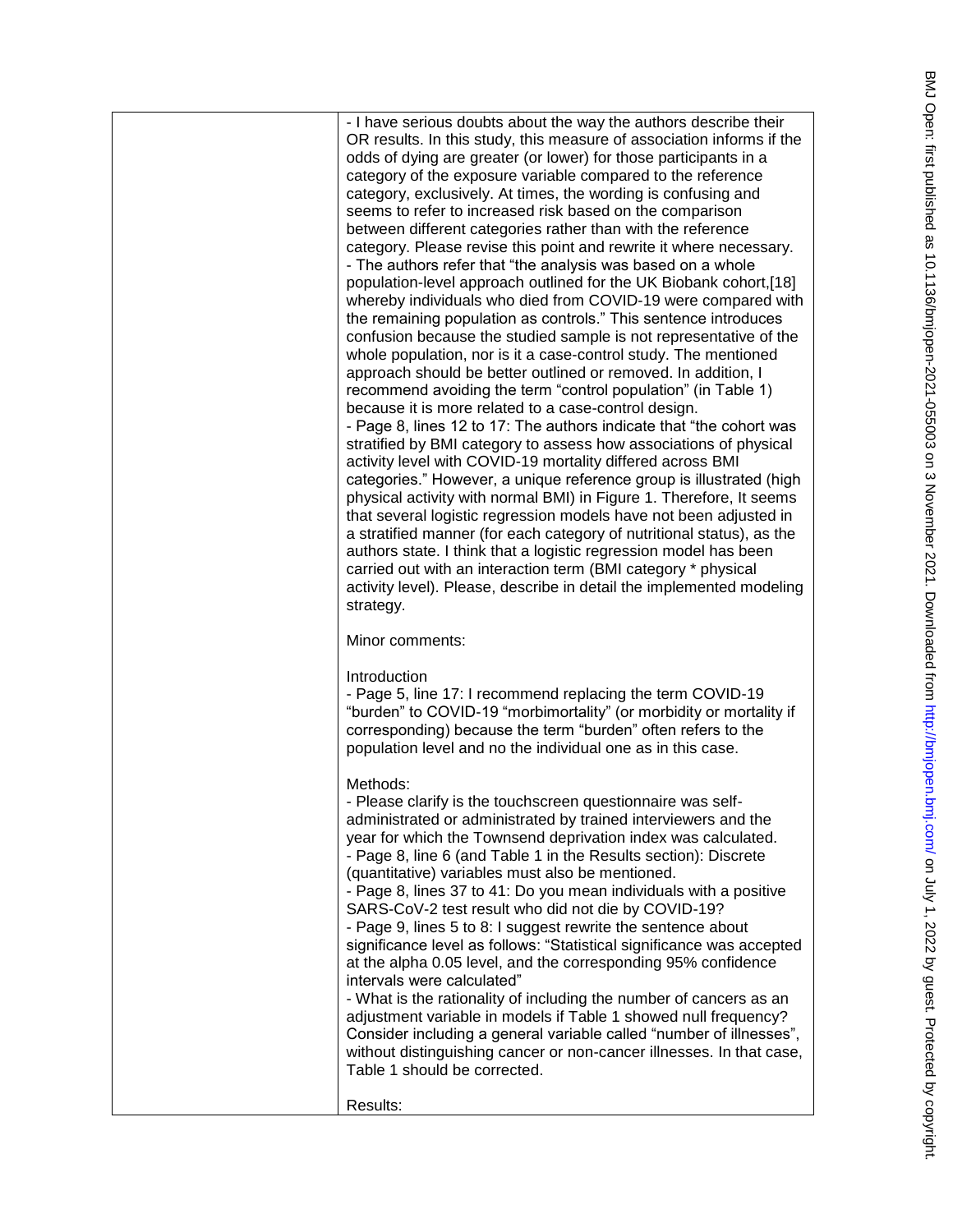| - As I mentioned, the "control population" term could be replaced      |
|------------------------------------------------------------------------|
| by, for example, population without COVID-19 mortality (Table 1).      |
| - I recommend adding data about BMI categories and physical            |
| activity levels in Table 1.                                            |
| - It would be useful for the reader to find a table with the estimated |
| ORs and their CI for the associations of physical activity level with  |
| COVID-19 mortality (independent of BMI), and of BMI categories         |
| with COVID-19 mortality (independent of the physical activity          |
| level), supporting the text described in lines 6 to 25 of page         |
| - How did the authors estimate the percentage of effects               |
| attenuation reported on lines 19 to 21 (page 13)? Please, clarify in   |
| the method section.                                                    |
| - Table 3: N cases are referred to the number of deaths (cases of      |
| death)? In epidemiology, the term case is frequently used to refer     |
|                                                                        |
| occurrence of disease rather than death. Please, replace the term      |
| to avoid confusion.                                                    |
|                                                                        |

## **VERSION 1 – AUTHOR RESPONSE**

Reviewer: 1

Dr. Rebecca Christensen, University of Toronto

Comments to the Author:

## **Abstract**

**Please elaborate on how you define high physical activity in the abstract as this is your main** 

## **exposure**

We have now added the MET-minute thresholds for IPAQ PA levels to the abstract.

Page 3, lines 17-19 of updated manuscript: Physical activity level was assessed using the International

Physical Activity Questionnaire (high: ≥3000 MET-minutes/week, moderate:

≥600 MET-minutes/week, low: not meeting either criteria)…

## **Methods**

# **The authors appear to have used age at baseline, however, age at time of covid-19 assessment or death is likely more appropriate. Can the authors explain why they did not recalculate age?**

We originally only reported baseline age as this was cohesive with all the other confounding variables being from the same timepoint (baseline assessment). We cannot use age at time of COVID-19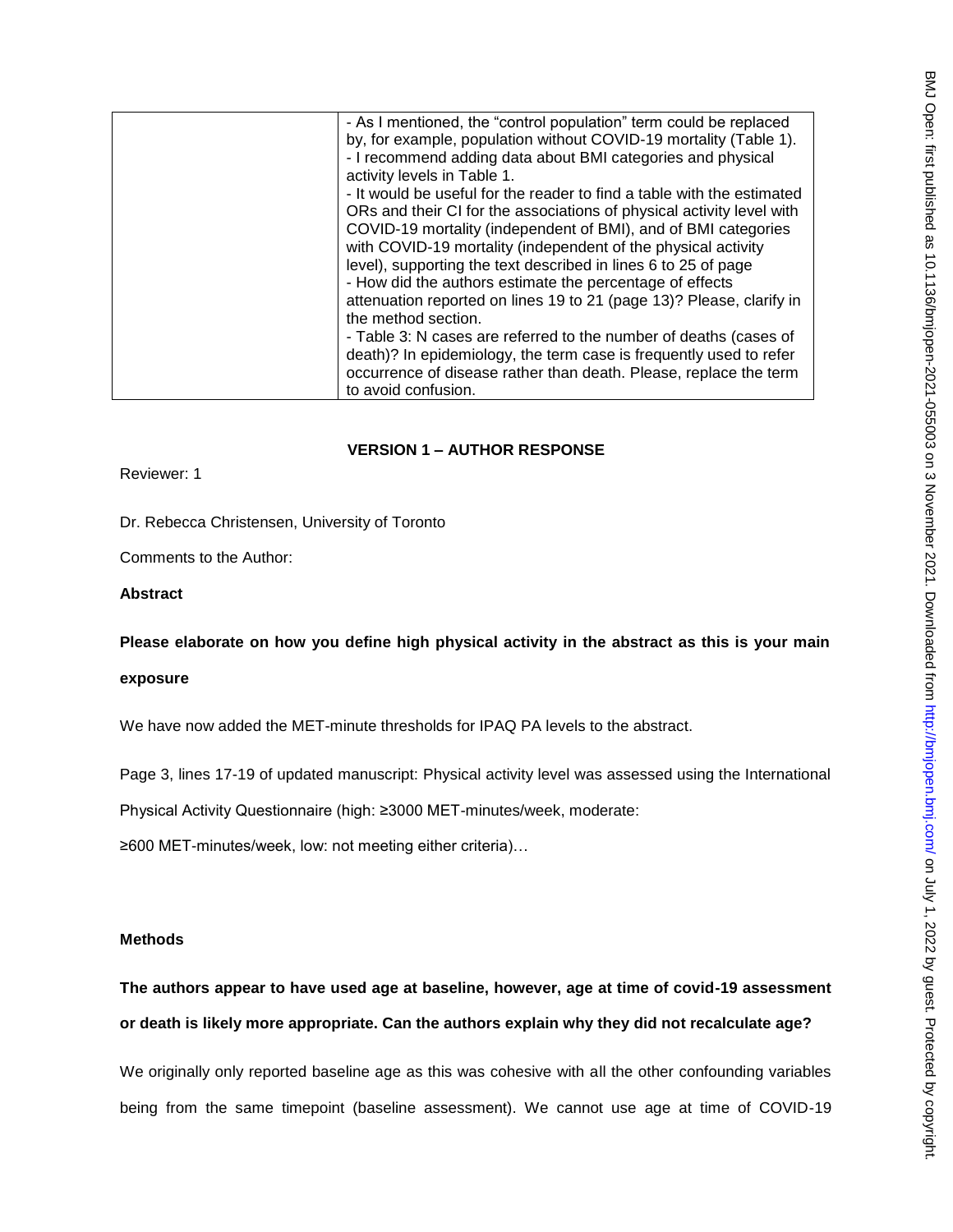assessment as that only applies to those that died from COVID-19. However, we have now crudely recalculated current age using year and month of birth (UK Biobank do not provide day of birth for anonymity purposes, so we made this the first of the month for all participants for the purpose of calculating current age) and the date March  $1<sup>st</sup>$ , 2020. We have added this value to Table 1 alongside baseline age. The statistical results remain the same whether using baseline age or current age as a covariate, so baseline age is still the variable used as a covariate in the statistical models in the revised manuscript.

Page 6, lines 26-28 of updated manuscript: Current age was estimated as age on March 1<sup>st</sup>, 2020.

# **Please specify the exact number of covid-19 deaths in the underweight population. Please specify the sample size (n=1255) in the main paper? Also, is there a reason why you did not just collapse underweight with normal weight?**

There were only two deaths in this population, which we have now specified alongside the sample size in the revised manuscript. We did not collapse underweight and normal weight into the same group because being underweight may be a risk factor for COVID-19 severity and mortality (Kim et al., 2020)\*. Therefore, we did not want to give the impression that they were a comparable population to normal weight individuals in regard to COVID-19 risk (even if collapsing them into the same group does not affect results due to the small sample size).

Page 6, lines 37-39 of updated manuscript: Individuals who were underweight (n = 1255) were not included in the analysis due to limited cases of COVID-19 deaths  $(n = 2)$ .

### [\\*https://doi.org/10.3390/ijerph17249336](https://doi.org/10.3390/ijerph17249336)

There is data available on updated medical history through linkage such as cancers. Is there a reason why the authors did not update comorbidities? We did not add this initially as we were only presenting the data for confounding variables, exposures and outcomes. However, using Hospital Episode Statistics, we have now added this data.

Page 7, lines 6-17 of updated manuscript: Co-morbidities were assessed at baseline and updated over the follow-up period using participant linkage with hospital episode statistics (occurrences of specific ICD-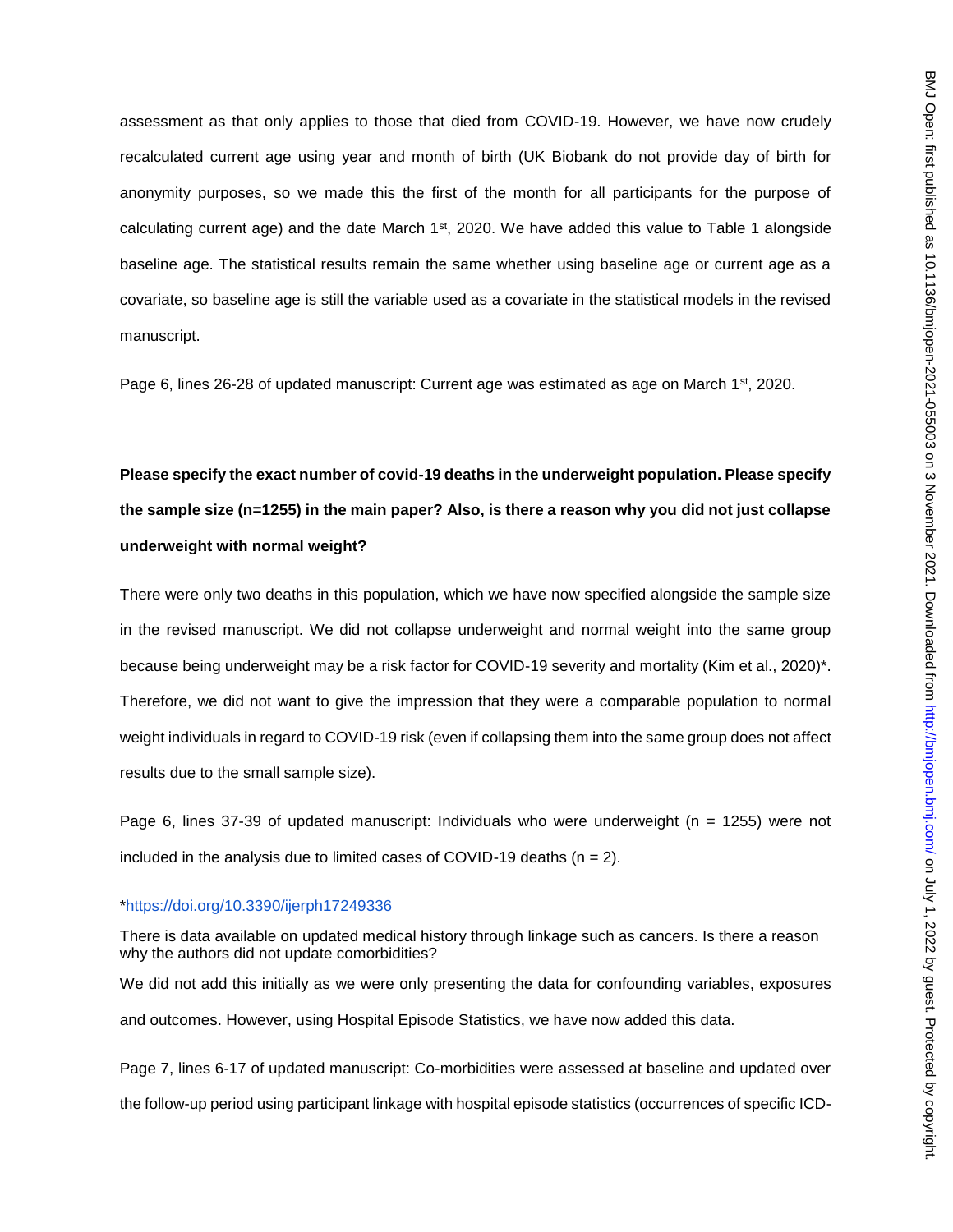10 codes in hospital admission data up until February 27th, 2021). Listed co-morbidities include cardiovascular diseases (ischaemic heart disease, hypertensive disease, pulmonary heart disease and cerebrovascular disease), respiratory diseases (asthma, chronic obstructive pulmonary disease, chronic bronchitis, emphysema and bronchiectasis), diabetes mellitus, liver disease, kidney disease and cancer.

The comorbidity data can be found in Table 2, and the main differences are briefly described in text.

Page 10, lines 23-27 of updated manuscript: Regarding co-morbidities, individuals who died from COVID-19 had a higher prevalence of the listed cardiovascular and respiratory diseases, as well as diabetes, liver disease, kidney disease and cancer (Table 2).

**Given the importance of physical activity as the exposure, it would be beneficial to provide more explanation regarding how IPAQ classifies people into low, medium or high. What are the specific MET cut-offs used, for example?**

**Thank you for the suggestion, we have now added the MET-minute thresholds for the different physical activity levels.**

Page 7, lines 31-37 of updated manuscript: High and moderate physical activity level were classed as achieving ≥3000 and ≥600 MET-minutes per week of any combination of walking, moderate-intensity or vigorous-intensity activity, respectively. Individuals who did not meet such criteria were considered to have a low physical activity level.

**It is interesting that you included mortality in anyone with covid-19 rather than covid-19 specific mortality. Can you please explain your rationale for this? We know that physical activity can modify the association between obesity and the risk of cardiovascular disease, and several other conditions that people who had covid-19 could die from. I would be interested in seeing your analysis restricted just to those where covid-19 was the primary cause of death. I would also be interested in knowing what the primary cause of death was in those who had covid-19 listed as a contributory cause.**

Originally, we wanted our analysis to be sensitive to instances where COVID-19 was a contributory cause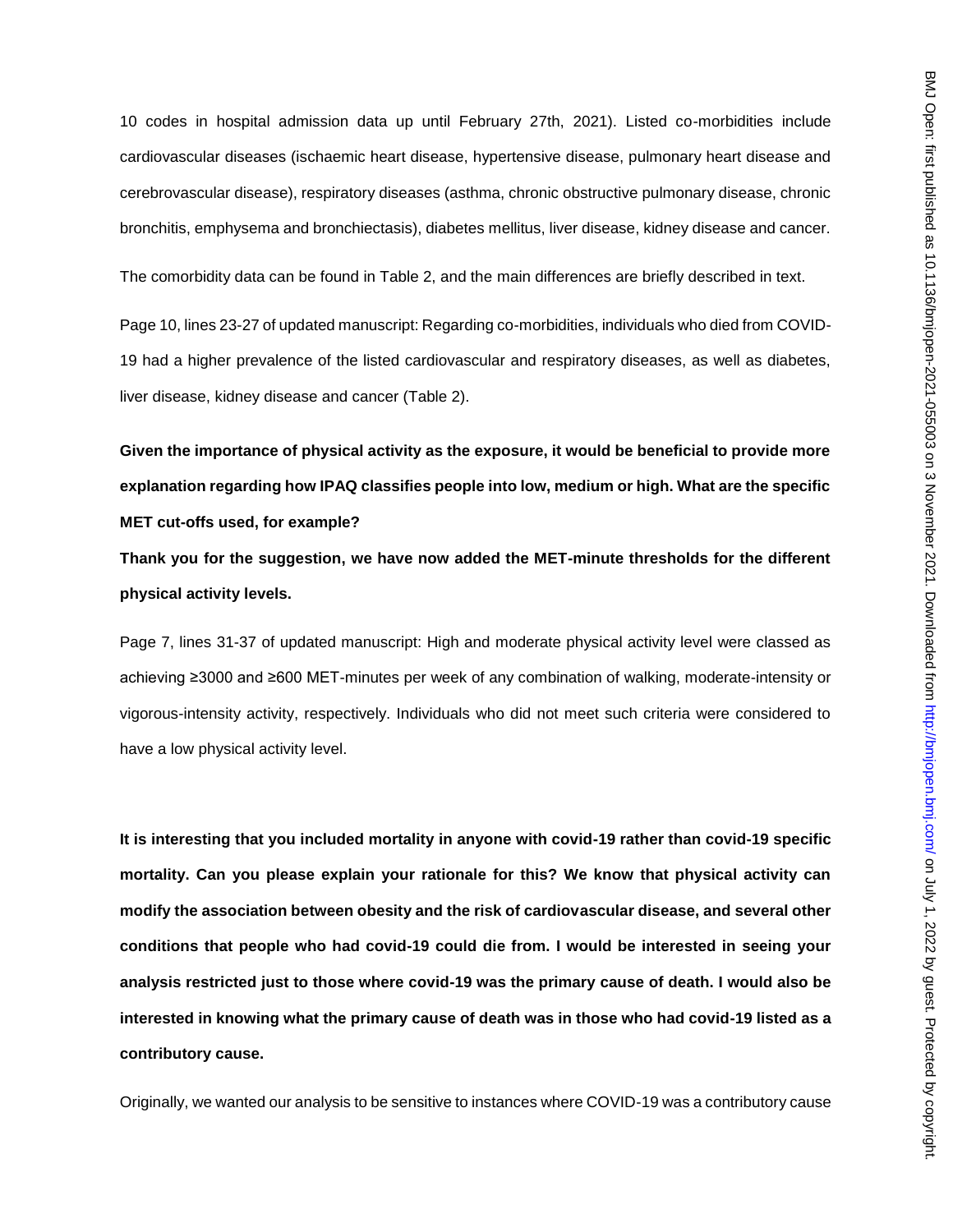of death. However, upon reading your comment and confirming that COVID-19 listed as a secondary cause on the death certificate does not necessarily mean it was implicated in death, we realise we do not want to give the impression that our findings may be driven by the association of physical activity with different diseases and medical conditions that may be present in individuals who had COVID-19 when they died. Thank you for highlighting this. We have now restricted our analysis to COVID-19 as a primary cause of death and have updated all of the statistical analyses. The results are mostly similar, with the exception of glucose no longer exhibiting a significant association with COVID-19 mortality, individuals who are overweight now being at significantly higher risk than individuals with normal weight (independent of PA level), and lowly physically active individuals with overweight now being at significantly higher risk than highly active individuals with a normal BMI. There are now 397 COVID-19 deaths featured in the analysis (as opposed to 438 in the previous manuscript).

Page 8, lines 16-20 of updated manuscript: COVID-19 mortality was determined from the presence of ICD-10 codes U07.1 (virus identified in laboratory testing) or U07.2 (clinical or epidemiological diagnosis) as the primary cause on the death certificate.

### **Results**

**It would be great if you could describe some of the differences evident in Table 1. Consider incorporating standardized differences to describe these differences given the large sample size.**

Thank you for the suggestion. we have now described the differences in Table 1.

Page 10, lines 14-23 of updated manuscript: Participants who died from COVID-19 were more likely to be older, male, current or former smokers, as well as have obesity, a low physical activity level, and lower educational attainment. Additionally, the Townsend deprivation index, the number of illnesses, and the number of treatments and medications taken was higher for participants who died from COVID-19.

Regarding standardized differences, we have opted to just provide a brief description of the differences for consistency across the data, as most of the data is categorical and the continuous/discrete variables are non-normally distributed, meaning that standardised differences would only be available/valid for a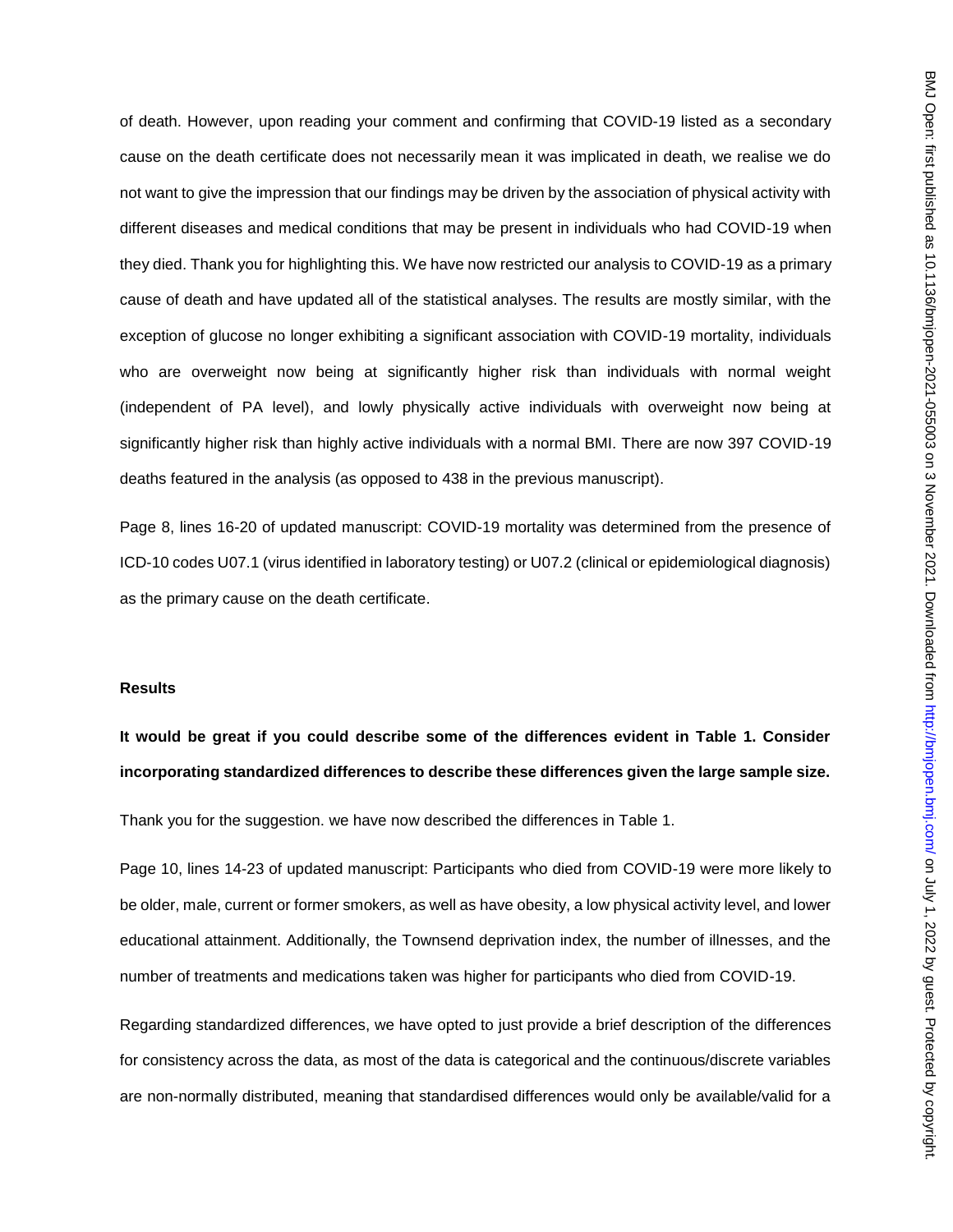handful of outcomes (after data transformation).

# **Placement of the main BMI results under the title "Associations of physical activity level with covid-19 across BMI categories" seems weird. I recommend creating its own section.**

Thank you for the recommendation, this has now been made into a separate section (page 13, lines 3-8 of updated manuscript).

**I understand that you are focusing on p-values, but you are reporting a 1.56 odds ratio and a lower bound of a confidence interval of 0.98. If your sample size was slightly bigger you would see a significant effect. It seems illogical to not mention the borderline significance. There are similar issues with the overweight interpretation of low activity.**

We have rewritten the results section to highlight when there is a higher risk (even if non- significant).

Page 14, lines 19-27 of updated manuscript: Whilst moderately active individuals with overweight (1.52, 0.97 – 2.38) were at higher risk compared to the reference group, this did not reach statistical significance. The COVID-19 mortality risk was still higher in highly active individuals with obesity (1.61,  $0.98 - 2.64$ ) and overweight  $(1.51, 0.96 - 2.35)$  compared to the reference group; however, these associations were also non-significant.

Also, we have added a paragraph in the discussion that highlights that highly active individuals with obesity may still be at higher risk compared to highly active individuals with a normal BMI (based on the magnitude of the odds ratio and the lower 95% CI approaching 1). Thank you for raising this issue; it is definitely an important consideration when interpreting our findings.

Pages 18, 19; lines 53-60, 3-6 of updated manuscript: However, a high physical activity level may not completely negate the higher COVID-19 mortality risk associated with obesity. Although the COVID-19 mortality risk in highly active individuals with obesity was not significantly higher compared to highly active individuals with a normal BMI, the magnitude of the odds ratio (1.61) and the lower 95% confidence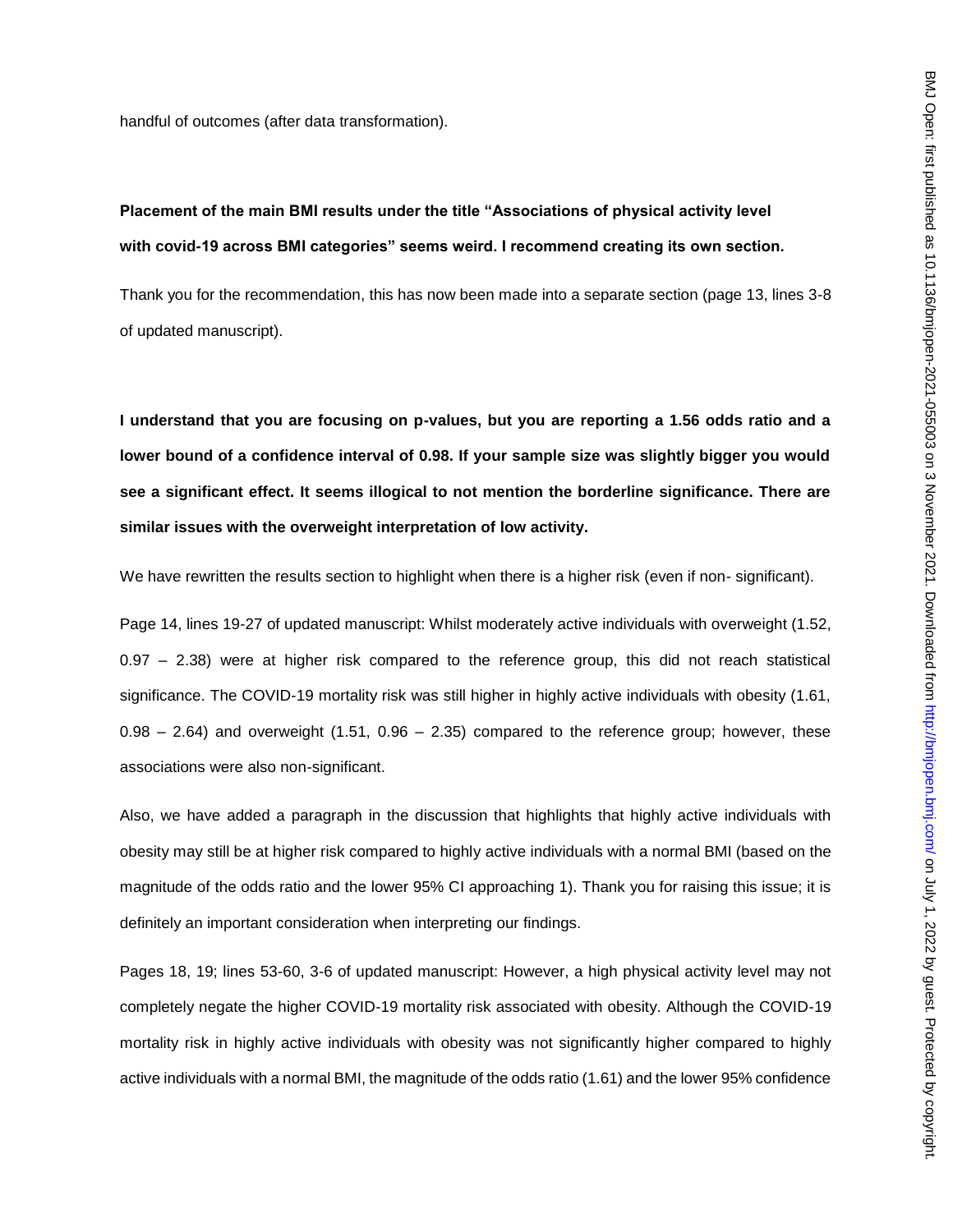interval approaching 1.00 (0.98) suggests that the former may still be at elevated risk of COVID-19 mortality. Therefore, weight-loss may still be necessary to further lower the COVID-19 mortality risk in highly active individuals with obesity.

# **Your biomarker analysis within those with obesity should also report the impact for those with moderate physical activity (i.e. no effect).**

Thank you for the suggestion. We have added that there was no significant difference in risk between highly and moderately active individuals with obesity (page 16, lines 12-15), which was absent from the previous manuscript. However, the reason we did not provide the percentage attenuation in risk of COVID-19 mortality for moderately active individuals with obesity when including biomarkers to the model is because there was no notable difference in risk between them and highly active individuals with obesity. Calculating this value from the reduction in the effect estimate upon biomarker adjustment (1.21  $> 1.17$ ) would yield a percentage attenuation of 19%  $[(21-17)/21 \times 100 = 19$ %]. We believe that presenting this may lead to confusion in interpreting the biomarker analysis as we would be looking at the attenuation of an effect estimate that was not significantly/notably different from the reference group.

## Reviewer: 2

Prof. Sonia Alejandra Pou, CONICET Cordoba, National University of Cordoba

Comments to the Author:

#### **Major comments:**

**One concern is the at least 10-year time period between baseline biomarker measurement and COVID-19 mortality. Blood levels are largely affected by changes in diet, stress, health status, physical activity level, and nutritional status. In addition, the variation of these last two exposure variables could affect the classification of individuals in the study. Although the authors include this issue as a limitation of the study, if possible, it would be very informative to examine and**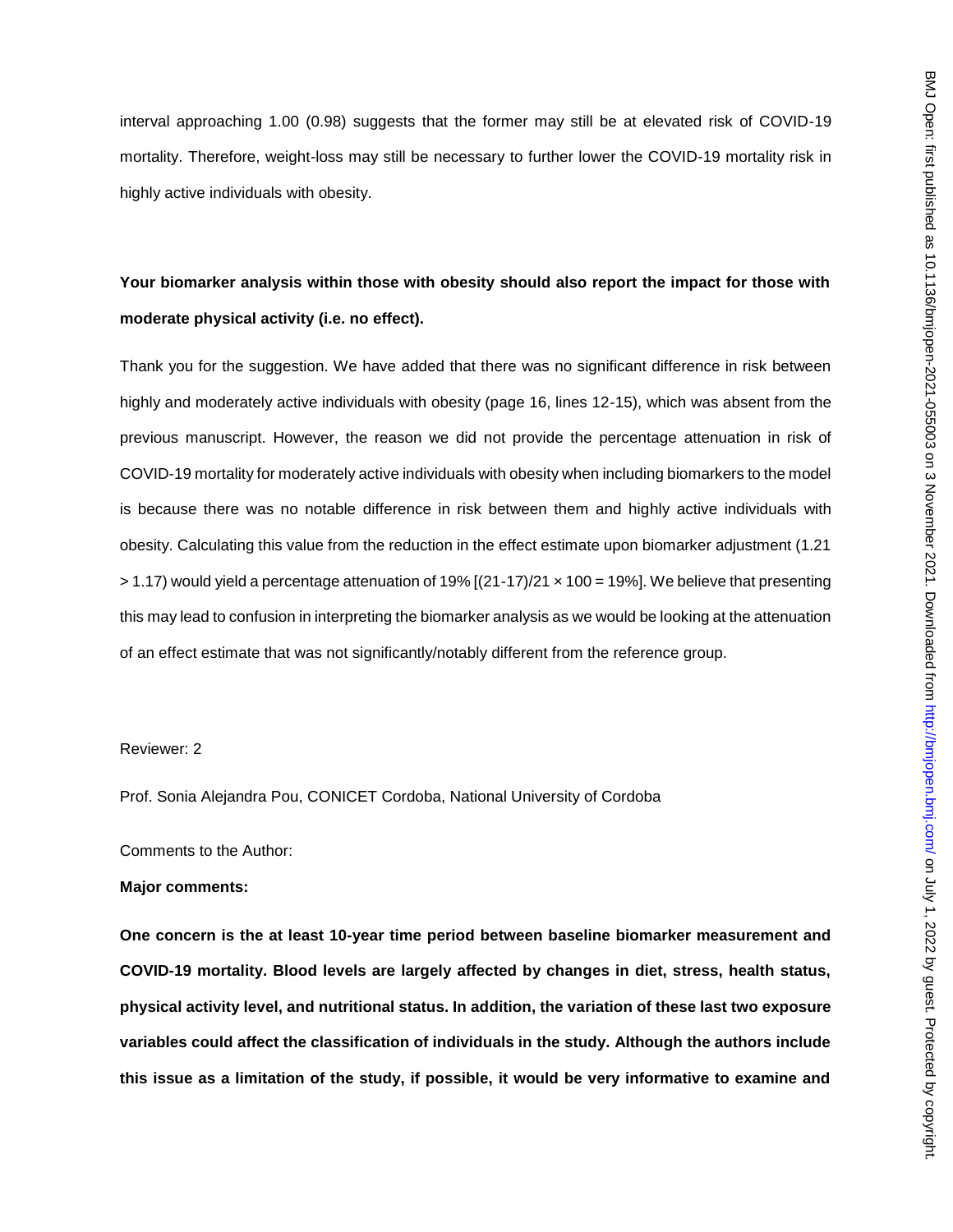**report the concordance of biomarkers levels at recruitment and a repeat assessment moment in a subsample of participants UK Biobank cohort. This information would allow assessing the magnitude of the changes.**

Thank you for the suggestion. However, repeat assessment with full biomarker data is only available for the first follow up assessment (2012-2013) for UK-Biobank participants. The most recent assessment with incomplete biomarker data is 2014, and, therefore, is still several years before the COVID-19 pandemic. We believe that using such data would not be a valid way to address how biomarkers may have changed between baseline and the start of the pandemic (considering the repeat assessment is so far away from the start of the pandemic), but also that attempting to address this question (quantification of how biomarkers may change over time) is beyond the scope/purpose of our paper.

For clarity, below we have provided the biomarker levels at baseline assessment and the repeat assessment in a subsample of participants with available data (6,671 of the 259,397 individuals included in the analysis).

Also, I suggest reinforcing the reference of the baseline or pre-pandemic status of the variables throughout the manuscript.

Thank you for the suggestion. We have reiterated the baseline/pre-pandemic status of variables throughout the manuscript, particularly in the discussion.

**The study hypotheses would be clarified if the authors included an illustration (path diagram) explaining the role of each variable used.**

Thank you for the recommendation, this has now been added (Figure 1).

**I have serious doubts about the way the authors describe their OR results. In this study, this measure of association informs if the odds of dying are greater (or lower) for those participants**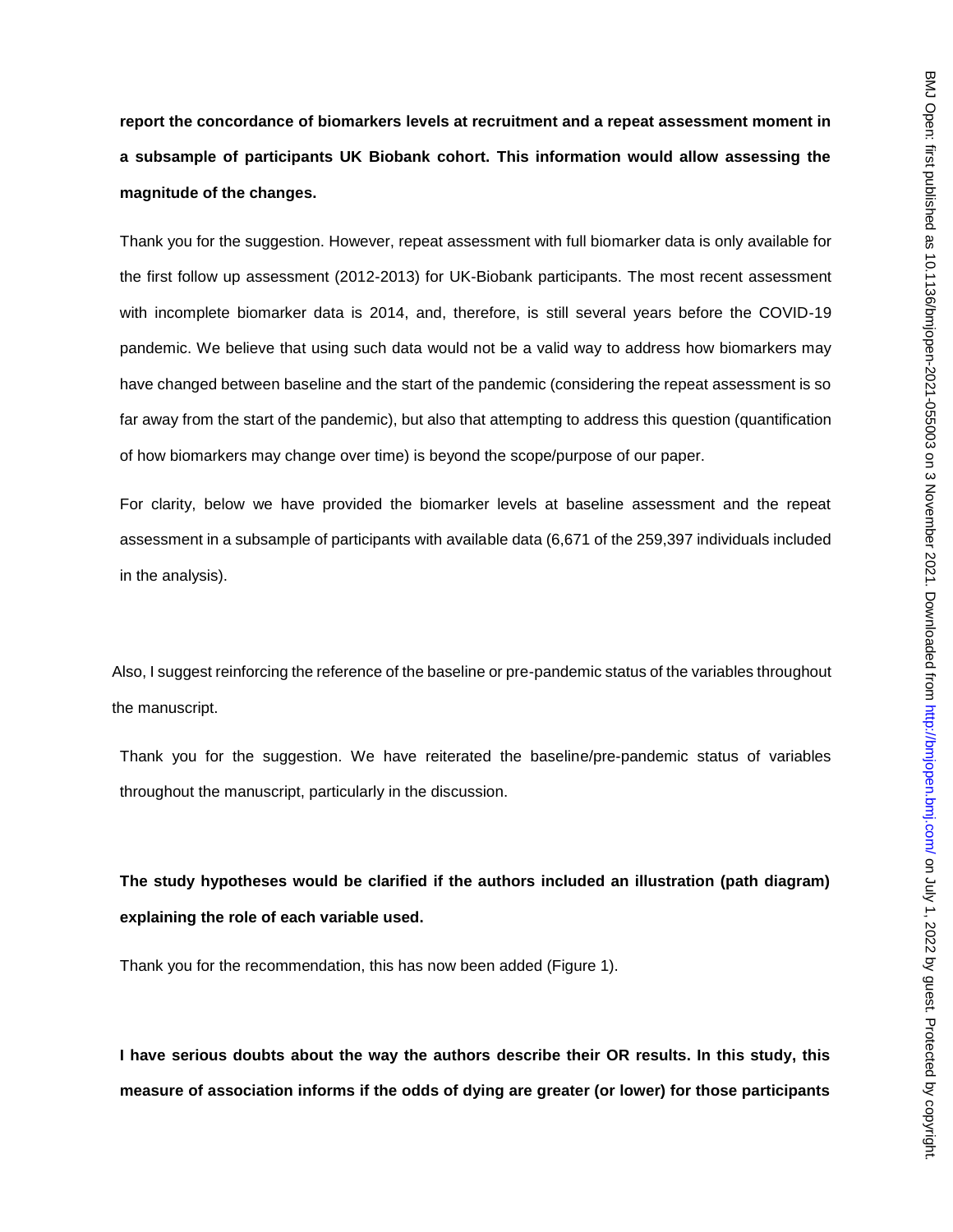**in a category of the exposure variable compared to the reference category, exclusively. At times, the wording is confusing and seems to refer to increased risk based on the comparison between different categories rather than with the reference category. Please revise this point and rewrite it where necessary.**

We apologise for the confusion. We have rewritten several sections to correct this by ensuring that direct comparisons are made with the reference group exclusively.

Page 3, lines 33-40 of the updated manuscript: Compared to highly active individuals with a normal BMI (reference group), the odds ratio (95% confidence intervals) for COVID-19 mortality was 1.61 (0.98 – 2.64) for highly active individuals with obesity, 2.85 (1.78 – 4.57) for lowly active individuals with obesity, and 1.94 (1.04 – 3.61) for lowly active individuals with a normal BMI.

Page 18, lines 34-43 of the updated manuscript: Our results suggest there may have been a disproportionate amount of attention drawn to obesity compared to physical inactivity as a risk factor during the pandemic. Indeed, we found that lowly active individuals with a normal BMI were at significantly higher risk of COVID-19 mortality compared to highly active individuals with a normal BMI (reference group), whereas highly active individuals with obesity were not.

Additionally, we have removed the following sentence: Not only were highly active individuals with obesity at lower risk compared to their less active counterparts, but they were also at lower risk than individuals with a normal BMI who had low levels of physical activity.

**The authors refer that "the analysis was based on a whole population-level approach outlined for the UK Biobank cohort,[18] whereby individuals who died from COVID-19 were compared with the remaining population as controls." This sentence introduces confusion because the studied sample is not representative of the whole population, nor is it a case- control study. The mentioned approach should be better outlined or removed. In addition, I recommend avoiding the term "control population" (in Table 1) because it is more related to a case-control design.**

Thank you for the recommendation, we have removed this sentence to avoid confusion. We have also avoided using the term 'control population' and have used 'individuals who did not die from COVID-19'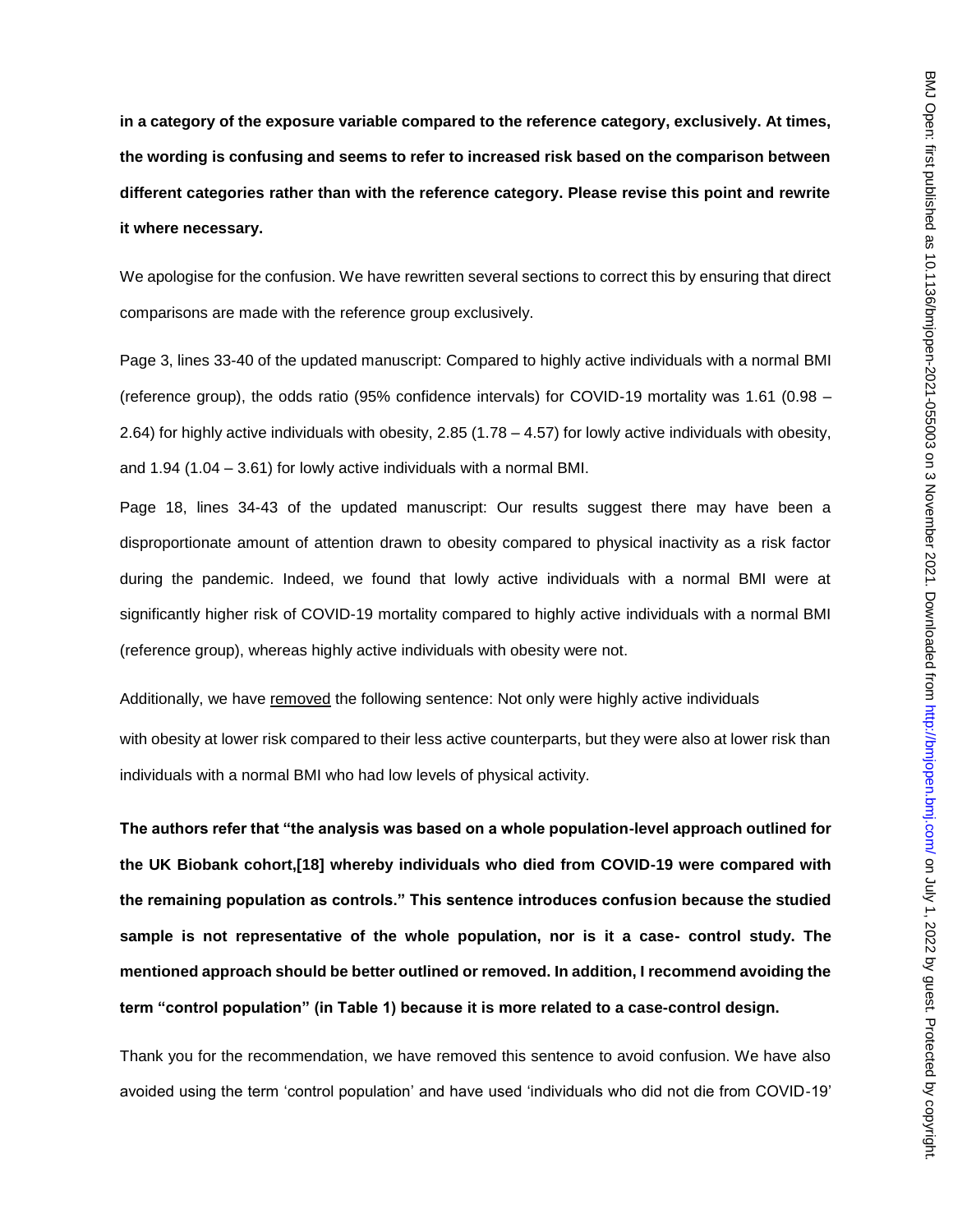instead.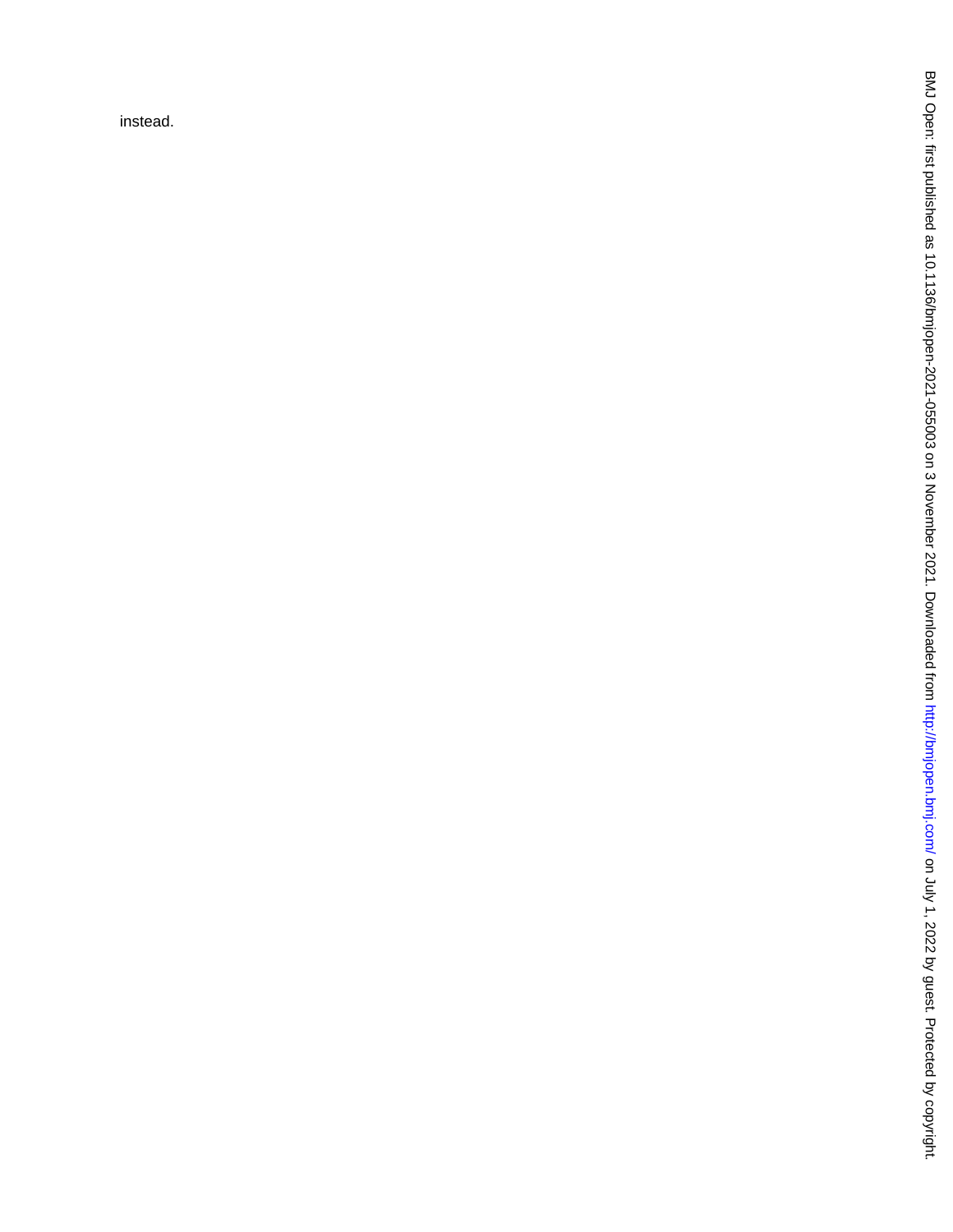**Page 8, lines 12 to 17: The authors indicate that "the cohort was stratified by BMI category to assess how associations of physical activity level with COVID-19 mortality differed across BMI categories." However, a unique reference group is illustrated (high physical activity with normal BMI) in Figure 1. Therefore, It seems that several logistic regression models have not been adjusted in a stratified manner (for each category of nutritional status), as the authors state. I think that a logistic regression model has been carried out with an interaction term (BMI category \* physical activity level). Please, describe in detail the implemented modelling strategy.**

We apologise for not making this clear. There were no interaction terms. The sentence you mention refers to the logistic regression that included all BMI/PA level combinations with highly active individuals with a normal BMI as the reference group. We have changed the wording to make this clearer.

Page 8, lines 37-42 of updated manuscript: Next, we assessed the risk of COVID-19 mortality for the different combinations of physical activity level (low, moderate, high) and BMI category (normal, overweight, obesity), with highly active individuals with a normal BMI as the reference group.

### **Minor comments:**

#### **Introduction**

**Page 5, line 17: I recommend replacing the term COVID-19 "burden" to COVID-19 "morbimortality" (or morbidity or mortality if corresponding) because the term "burden" often refers to the population level and not the individual one as in this case.** 

**Thank you for the clarification, this has now been changed (page 5, line 17 of updated manuscript).**

### **Methods:**

**Please clarify is the touchscreen questionnaire was self- administrated or administrated by trained interviewers and the year for which the Townsend deprivation index was calculated.**

We have now addressed both of these points in the methods section.

Page 6, line 41-42 of updated manuscript: … was assessed via self-report using a touchscreen questionnaire…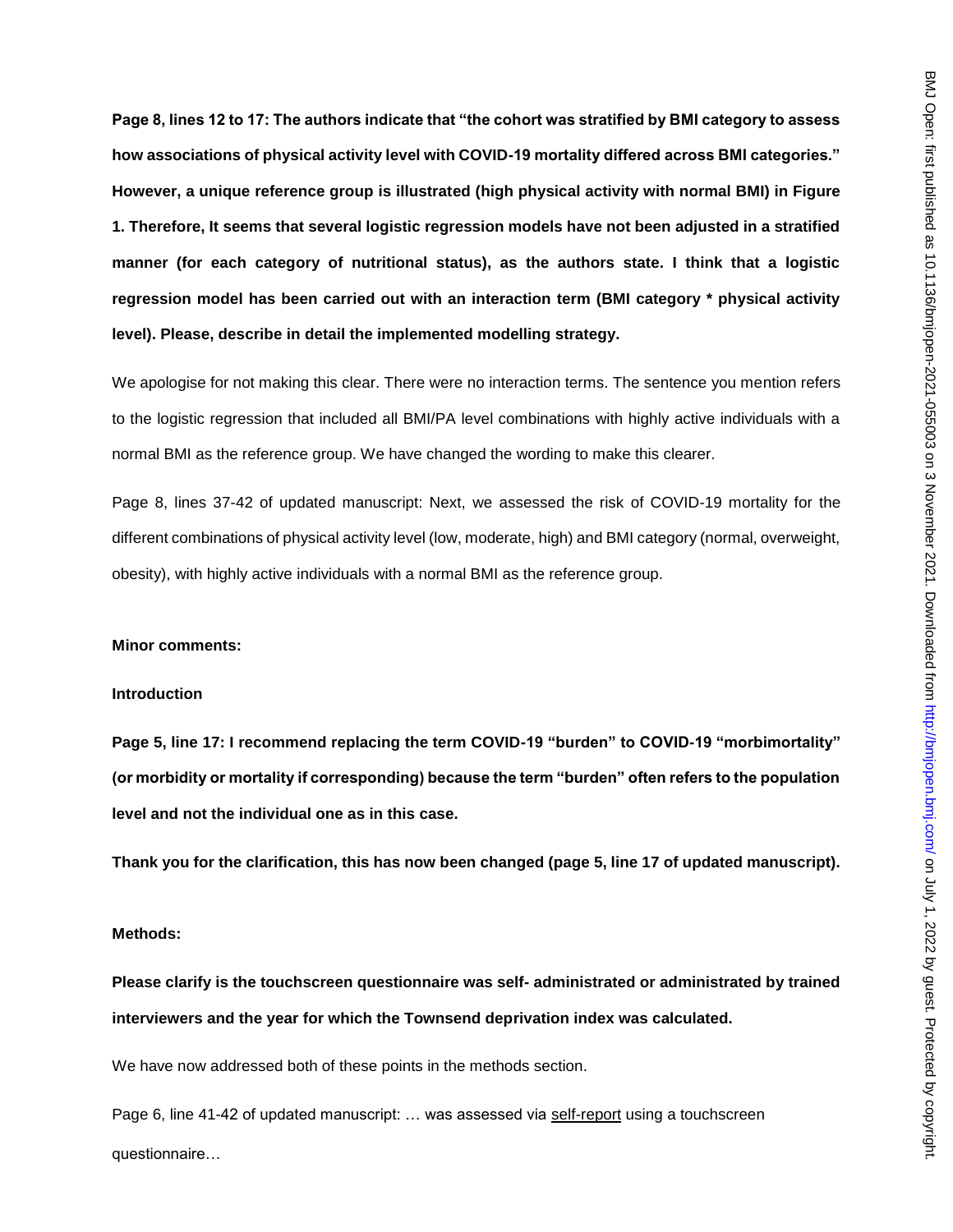Page 6, lines 54-56 of updated manuscript: Townsend deprivation index was calculated for each participant using national census output for their postcode at the time of recruitment

# **Page 8, line 6 (and Table 1 in the Results section): Discrete (quantitative) variables must also be mentioned.**

We have now mentioned discrete variables in the methods section and in Table 1.

Page 8, lines 28-31 of updated manuscript: Participant demographics were presented as median and

interquartile range for continuous and discrete variables (due to non-normal

distribution) and number and percentage for categorical variables.

## **Page 8, lines 37 to 41: Do you mean individuals with a positive SARS-CoV-2 test result who did not die by COVID-19?**

Yes, thank you for pointing this out. We have updated this sentence.

Page 9, lines 16-21 of updated manuscript: As there may be similar risk factors for severe and fatal COVID-

19, sensitivity analysis was conducted to determine whether exclusion of individuals with a positive SARS-

CoV-2 test result from an inpatient setting[20] who did not

die from COVID-19 altered results.

**Page 9, lines 5 to 8: I suggest rewrite the sentence about significance level as follows: "Statistical significance was accepted at the alpha 0.05 level, and the corresponding 95% confidence intervals were calculated"**

Thank you for the suggestion, the sentence has been rewritten accordingly.

Page 9, lines 44-47 of updated manuscript: Statistical significance was accepted at the alpha level of 0.05, and the corresponding 95% confidence intervals were calculated.

**What is the rationality of including the number of cancers as an adjustment variable in models if Table 1 showed null frequency? Consider including a general variable called "number of illnesses", without distinguishing cancer or non-cancer illnesses. In that case, Table 1 should be corrected.**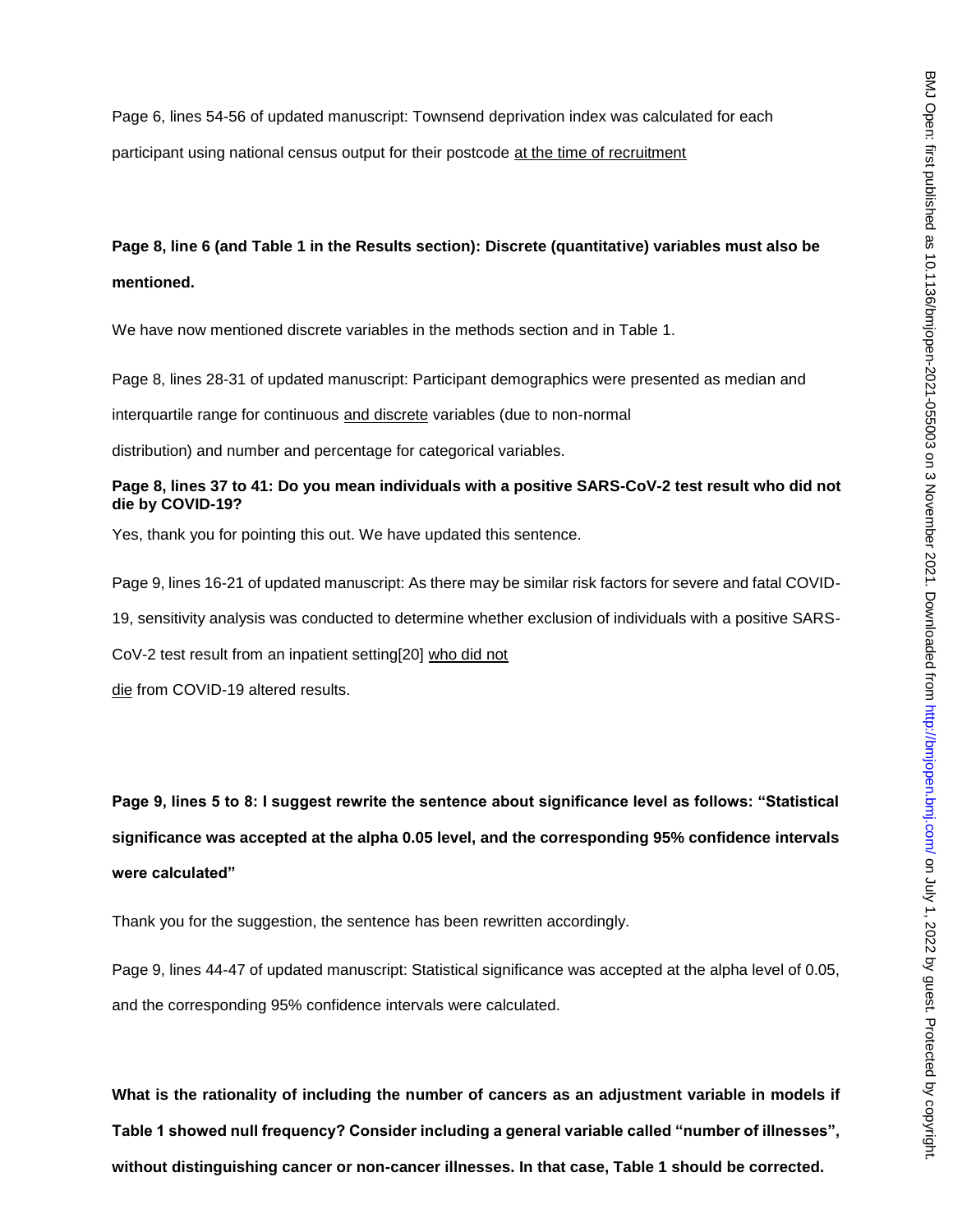**Thank you for the suggestion, this has been updated throughout the manuscript. The null frequency for this variable in the original manuscript was due to a very low occurrence of cancers within the sample, such that when both values were rounded they were 0.**

### **Results:**

**As I mentioned, the "control population" term could be replaced by, for example, population without COVID-19 mortality (Table 1).**

We have replaced control population with 'No COVID-19 mortality' in Table 1.

## **I recommend adding data about BMI categories and physical activity levels in Table 1.**

This has now been added to be Table 1.

**It would be useful for the reader to find a table with the estimated ORs and their CI for the associations of physical activity level with COVID-19 mortality (independent of BMI), and of BMI categories with COVID-19 mortality (independent of the physical activity level), supporting the text described in lines 6 to 25 of page**

This has now been added. Table 3 shows the associations of BMI category with COVID-19 mortality independent of physical activity level, and Table 4 shows the associations of physical activity level with COVID-19 mortality independent of BMI.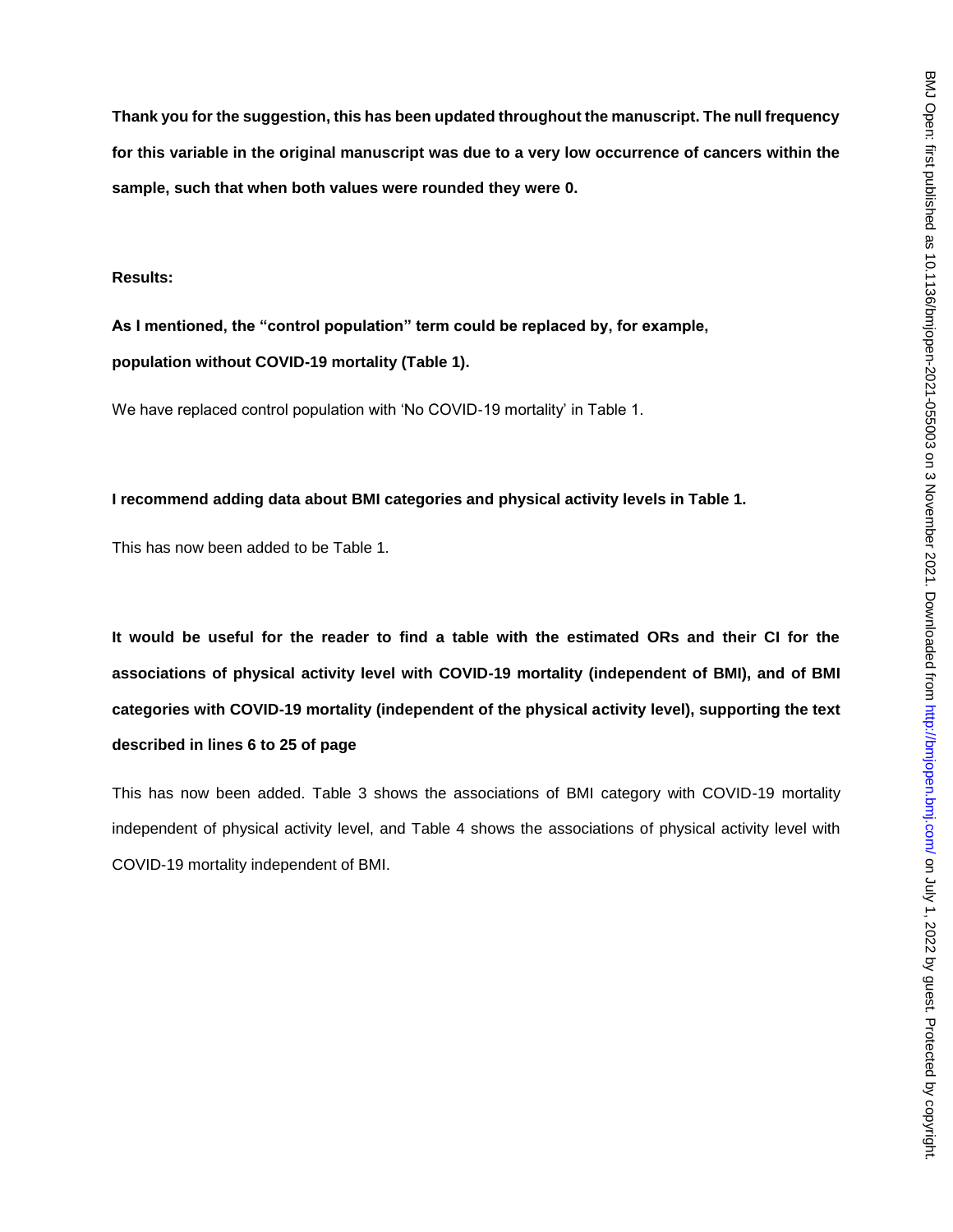# **How did the authors estimate the percentage of effects attenuation reported on lines 19 to 21 (page 13)? Please, clarify in the method section.**

We have now clarified this in the methods section.

Page 8, 9; lines 54-60, 3-8 of updated manuscript: The degree to which cardiometabolic and/or inflammatory biomarkers may explain the association between physical activity level and COVID-19 mortality in individuals with obesity was ascertained from the percentage change in the effect estimate upon their inclusion in the biomarker-adjusted models, in line with previous studies.[18,19] Percentage change was calculated from the change in value divided by the original value, multiplied by 100 (using odds ratios expressed as percentages).

**Table 3: N cases are referred to the number of deaths (cases of death)? In epidemiology, the term case is frequently used to refer occurrence of disease rather than death. Please, replace the term to avoid confusion.**

Thank you for the clarification, we have changed this to 'N deaths/N total' for all the relevant tables.

## **VERSION 2 – REVIEW**

|                         | University of Toronto                                                                                                                                                                                                                                                                                                                                                                                                                                                                                                                                                                                                                                                                                                                                                                                                                              |
|-------------------------|----------------------------------------------------------------------------------------------------------------------------------------------------------------------------------------------------------------------------------------------------------------------------------------------------------------------------------------------------------------------------------------------------------------------------------------------------------------------------------------------------------------------------------------------------------------------------------------------------------------------------------------------------------------------------------------------------------------------------------------------------------------------------------------------------------------------------------------------------|
| <b>REVIEW RETURNED</b>  | 28-Sep-2021                                                                                                                                                                                                                                                                                                                                                                                                                                                                                                                                                                                                                                                                                                                                                                                                                                        |
|                         |                                                                                                                                                                                                                                                                                                                                                                                                                                                                                                                                                                                                                                                                                                                                                                                                                                                    |
| <b>GENERAL COMMENTS</b> | Strengths and Limitations<br>Self-reported physical activity estimates are known to be biased in<br>individuals with excess weight. Mainly, there is thought to be<br>overreporting by these individuals. How might this impact your<br>results? This seems especially pertinent as you are looking<br>specifically at the impact of obesity in relation to physical activity.<br>Another limitation that appears to be missed is that you likely<br>underestimated the burden of comorbid conditions as you only<br>used hospital data to ascertain comorbidities. As several of these<br>conditions are more likely to occur in individuals with excess<br>weight, what impact would this have on your findings?<br><b>Results</b><br>Please update the footnote for table 1 to include an explanation on<br>how to interpret the Townsend index |

| <b>REVIEWER</b> | Pou, Sonia Alejandra                                          |
|-----------------|---------------------------------------------------------------|
|                 | <b>CONICET Cordoba, Research Institute of Health Sciences</b> |